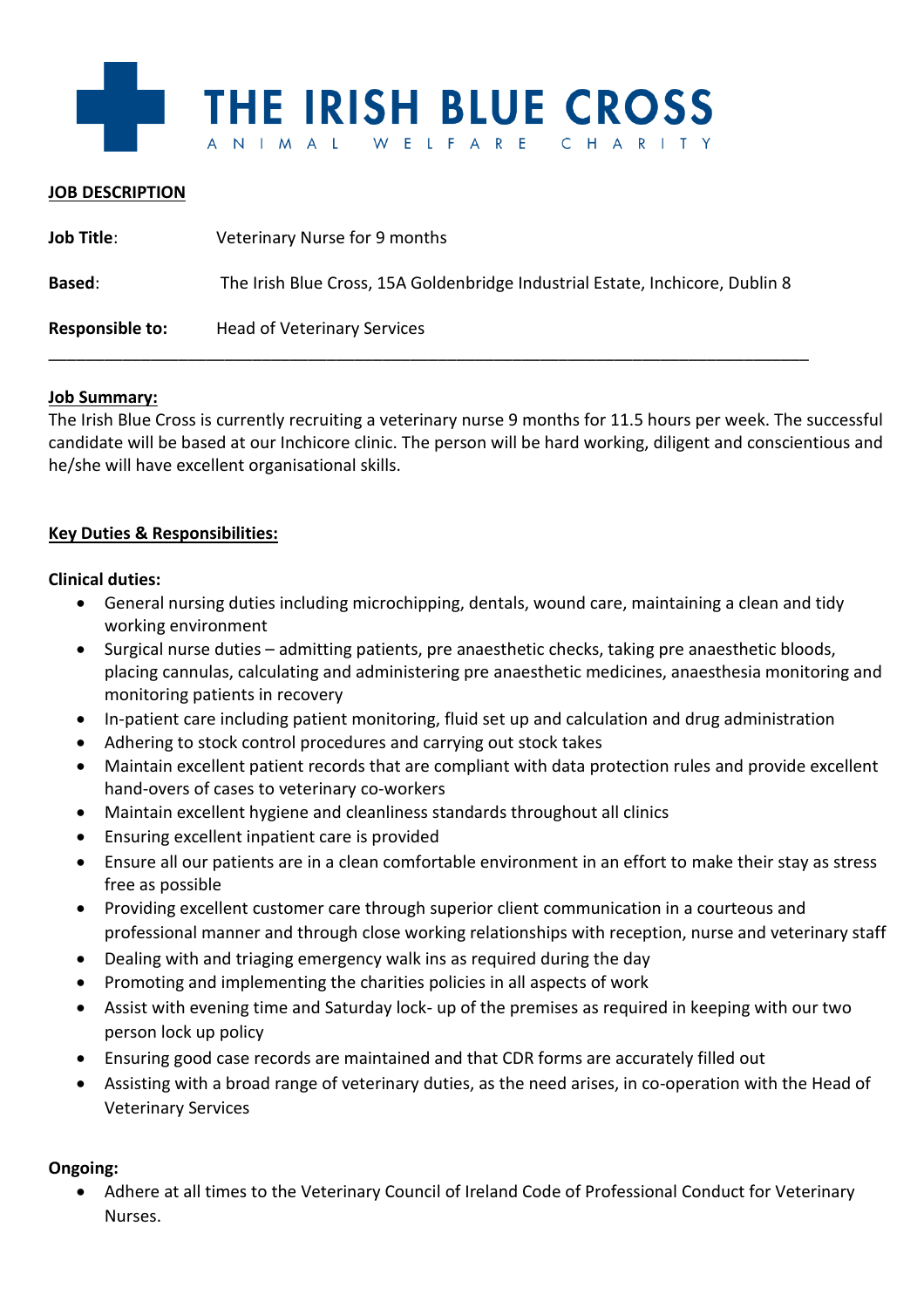- Adhere to The Irish Blue Cross protocols and policies with regards to health and safety, hygiene, reporting of incidents, security etc.
- Be vigilant with regards to premises hygiene and assist staff in cleaning up any spillages or animal fluids in a timely fashion
- Assist with client payments should the need arise
- Assist all other staff members in their roles should the need arise
- Ensure all internal and external dealings of the team are carried out professionally and courteously
- Notify all staff of any infectious or contagious disease on the premises (e.g. parvo virus)
- Ensure no cash or medical supplies are left unattended in reception or any area of the premises not under lock and key
- Report any broken or damaged equipment to management
- Report any day to day problems that may arise personal or otherwise to management
- Participate in training veterinary and other such as health and safety
- Assist the Manager, Head of Veterinary Services and other staff and volunteers to achieve the overall aims of the organization
- Due to Covid-19 cleaning clinical areas and keeping your general office and canteen facilities clean is of high priority to us all. As part of the team you will be required to carry out such duties as part of your role.

# **Essential Qualities and Competencies:**

- RVN qualification
- Professional and ethical
- Good communication skills both oral and written essential for dealing with clients and working as part of a team
- Ability to work well as part of a team and in sole charge
- Good time management skills with the ability to work to deadlines and to organise and prioritise workloads
- Ability to use initiative
- Ability to demonstrate attention to detail
- Good work ethic and willingness to learn
- Friendly manner and commitment to providing excellent customer service
- Ability to follow direction and comply with protocols of The Irish Blue Cross

\_\_\_\_\_\_\_\_\_\_\_\_\_\_\_\_\_\_\_\_\_\_\_\_\_\_\_\_\_\_\_\_\_\_\_\_\_\_\_\_\_\_\_\_\_\_\_\_\_\_\_\_\_\_\_\_\_\_\_\_\_\_\_\_\_\_\_\_\_\_\_\_\_\_\_\_\_\_\_\_\_\_

- An ability to understand and promote the charities policies
- Flexibility to work extra hours
- Good record keeping skills

# **Desirable Criteria:**

- Minimum 3 years relevant work experience
- Experience working with a charity